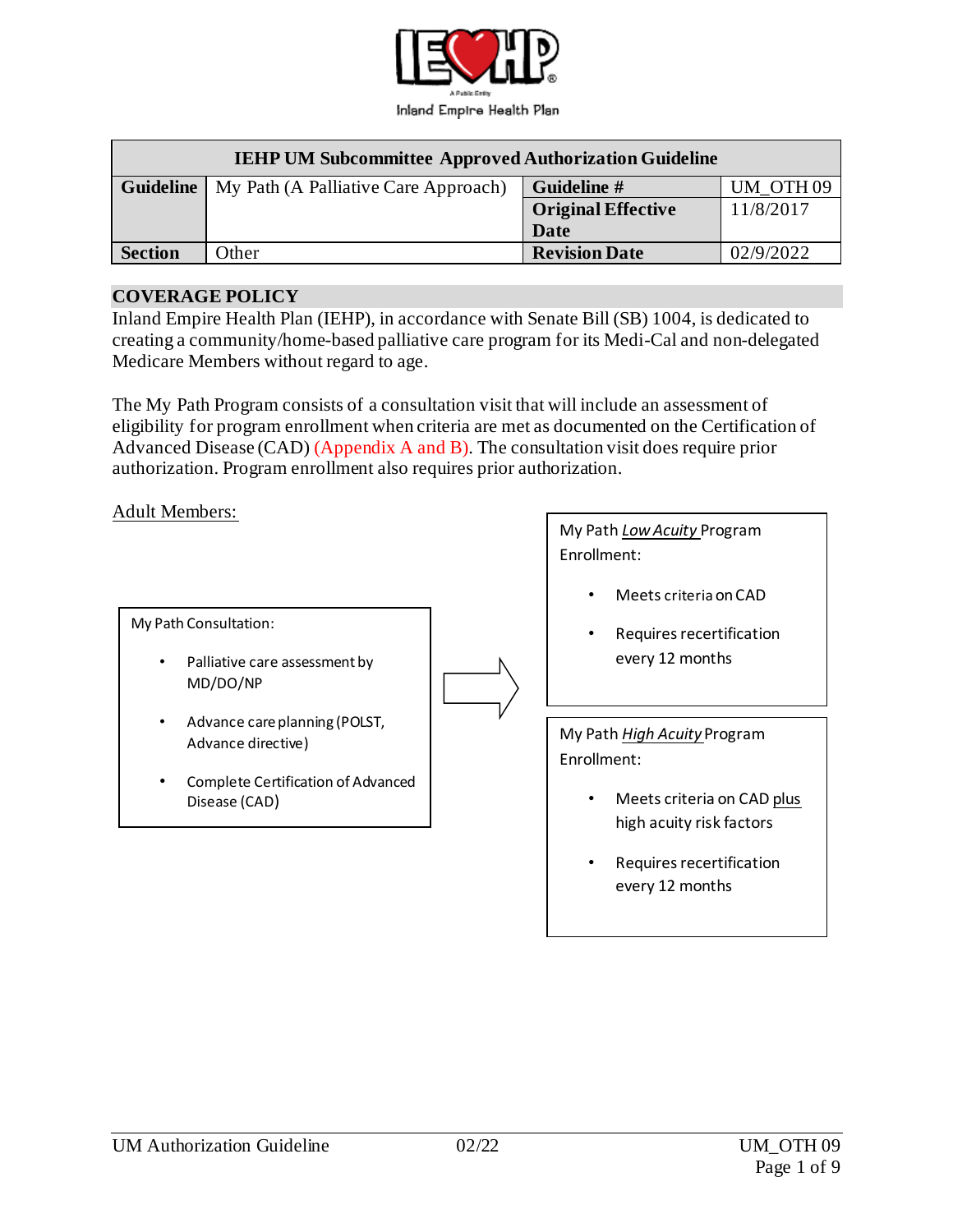## Pediatric Members:



A Member under 21 years of age may be eligible for palliative care and hospice services concurrently with curative care.

- **A. The Certification for Advanced Disease (CAD)** will assess if the adult Member meets all the General Criteria (section B) and at least one of the Disease-Specific Criteria (section C) for enrollment in the program. Providers will recommend Program Acuity Tier based on the criteria outlined (section D). The CAD must be submitted with the authorization request for My Path program enrollment.
	- 1. Members under the age of 21 years who do not qualify for services based on General Criteria may become eligible for palliative care services according to the broader criteria outlined in the Pediatric Palliative Care Eligibility Criteria (Section C) for enrollment in the program. The CAD must be submitted with the authorization request for My Path program enrollment.

## **B. General Criteria (all needed):**

- 1. Patient who is likely to or has started to use the hospital and/or emergency room as a means to manage their advanced stage disease; and
- 2. Patient is in the advanced stage of illness with continued decline in health, and is not eligible or declines hospice; and
- 3. Patient may be receiving appropriate patient-desired medical therapy, OR for whom patient-desired medical therapy is no longer curative, OR is intolerant/ declines further medical therapy, OR decompensates due to severe non-compliance; and
- 4. Patient's death within two (2) years would not be unexpected based on clinical status; and
- 5. Patient and, if applicable, family/patient-designated support person agree to both of the following:
	- a. Willing to attempt, as medically appropriate, in-home, residential-based, or outpatient disease management/palliative care instead of first going to the emergency department; AND
	- b. May be willing to participate in Advance Care Planning discussions.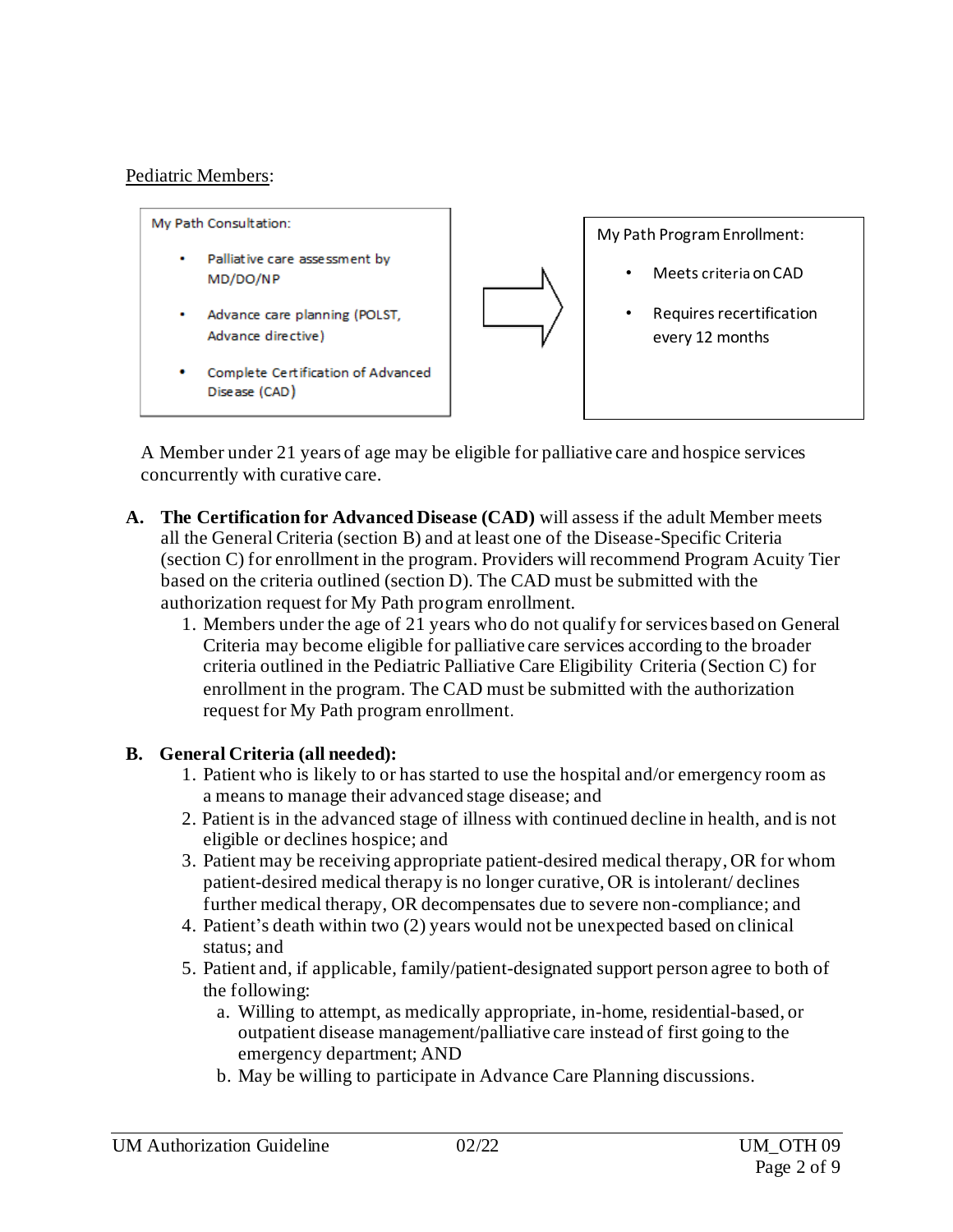## **C. Disease-Specific Criteria for Adult Members (at least one):**

- 1. Congestive Heart Failure (CHF)
	- a. Any patient who is hospitalized due to CHF as the primary diagnosis, **OR**
	- b. NYHY III classification or higher (definition of NYHA III: Patients with cardiac disease resulting in marked limitation of physical activity. They are comfortable at rest. Less than ordinary activity causes fatigue, palpitation, dyspnea or anginal pain) **AND** one of the following:
		- i. Ejection Fraction < 30 for systolic failure
		- ii. Significant co-morbidities: e.g. renal disease, diabetes, dementia, or poor biomarkers including rising BNP, pro-BNP, hsCRP, BUN/Creatinine (patient is in their best compensated state), and CAD.
- 2. Chronic Pulmonary Disease (e.g. COPD, Cystic Fibrosis, Pulmonary Fibrosis):
	- a. Severe airflow obstruction: FEV1<35% predicted **AND** 24-hour oxygen requirement, **OR**
	- b. 24-hour oxygen requirement of greater than or equal to three liters/minute
- 3. Advanced Cancer:
	- a. Any Stage III or IV cancer, or locally advanced or metastatic cancer, leukemia or lymphoma **AND** one of the following:
		- i. Palliative Performance Scale (PPS) score  $\langle$  or equal to 70% (PPS 70% = Cares for self; unable to carry on normal activity or do active work) (Appendix C)
		- ii. Failing two lines of standard of care therapy (chemotherapy or radiation therapy).
		- iii. Patient is not a candidate for or declines further disease-directed therapy
- 4. Liver Disease:

Irreversible Liver Damage as evidenced by one of the following:

- a. Ascites; and/or
- b. Subacute (spontaneous) bacterial peritonitis; and/or
- c. Hepatic encephalopathy; and/or
- d. Hepatorenal syndrome; and/or
- e. Recurrent esophageal bleed; and/or
- f. Model for End Stage Liver Disease (MELD) score of greater than 19 (To calculate MELD Score: [\(https://optn.transplant.hrsa.gov/resources/allocation](https://optn.transplant.hrsa.gov/resources/allocation-calculators/meld-calculator/)[calculators/meld-calculator/](https://optn.transplant.hrsa.gov/resources/allocation-calculators/meld-calculator/))
- 5. End Stage Renal Disease:
	- a. GFR < 15 **AND one of the following:**
		- i. Patient refusing dialysis, has poor compliance, OR
		- ii. Declining status with multiple other advanced co-morbidities, such as CHF, ESLD, COPD.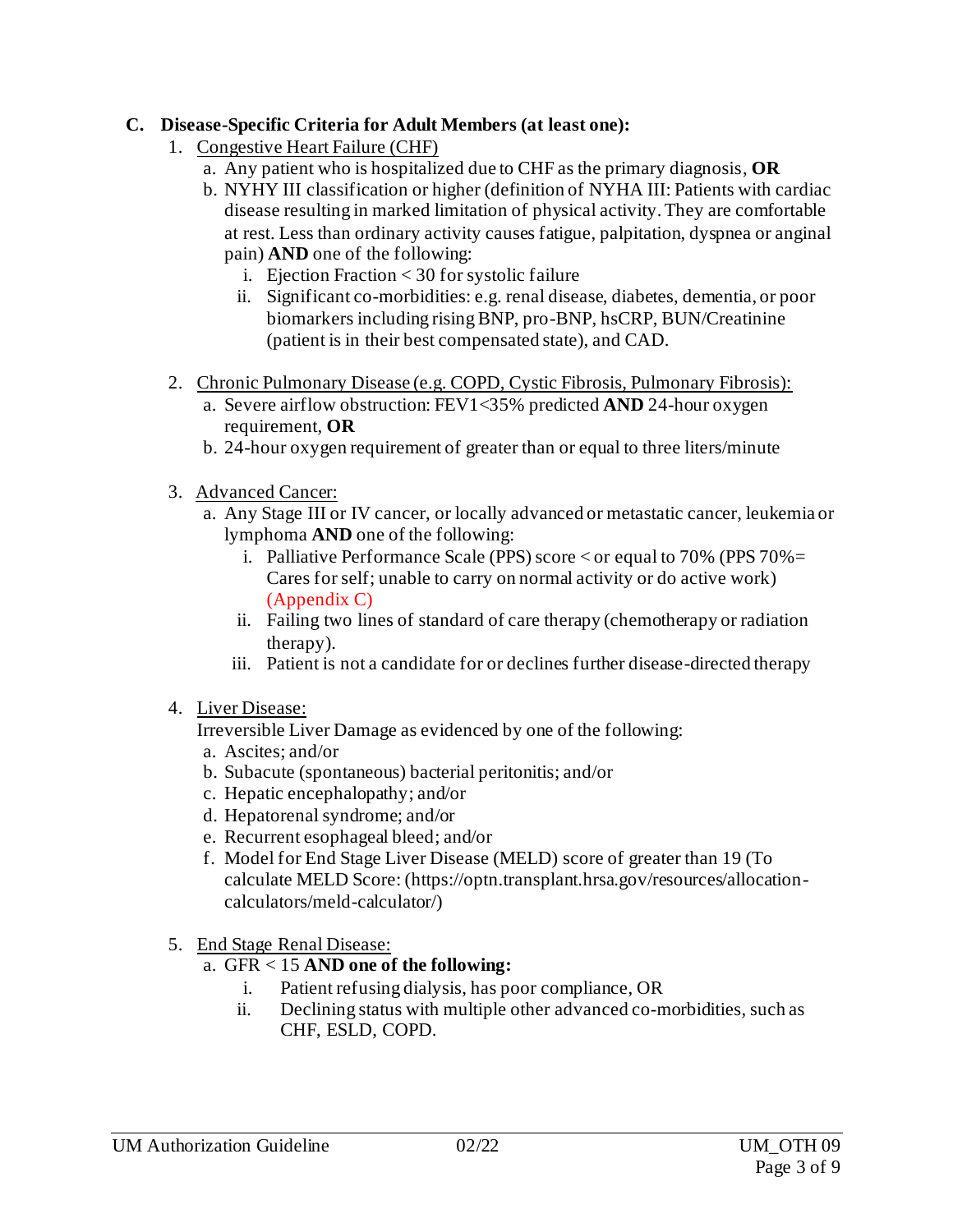6. Dementia:

Any one of the following:

- a. Functional Assessment Staging Scale (FASS) score of 5 with high risk of using the hospital to manage their disease with documentation of reason for high risk status (Appendix D) **OR**
- b. FASS 6 to 7 **OR**
- c. Any patient with diagnosis of dementia who has been institutionalized or required hospitalization primarily due to their dementia, plus completed an appropriate metabolic workup (CMP, Thyroid Function Tests, B12) and neuro-imaging (or documented refusal).
- 7. Neurodegenerative Disease (e.g. Parkinson's, ALS, Multiple Sclerosis):
	- a. Impaired breathing capacity requiring oxygen **OR**
	- b. Rapid disease progression as evidenced by decline in ambulation status from independent to wheelchair/bed bound, or decline in speech to unintelligible, or decline in oral intake to pureed foods, or decline in ADLs to requiring mod/max assistance **AND one of the following:**
	- c. Nutritional impairment associated with weight loss **OR**
	- d. Life threatening complication event in past 12 months such as aspiration pneumonia, sepsis, and stage 3 or 4 pressure ulcers.
- 8. AIDS:
	- a. Palliative Performance Scale (PPS) < 50% **AND**
	- b. CD4 cell count < 25 or viral load > 100,000 WITH either non-compliance, refusal, intolerance, failure, or resistance to antiretroviral therapy **AND** presence of ANY of the following:
		- i. Opportunistic infections (e.g. multidrug-resistant M. tuberculosis, MAC, CMV, Cryptosporidium, Toxoplasmosis, Progressive Multifocal Leukoencephalopathy), and/or
		- ii. AIDS related malignancy (e.g. Non-Hodgkin's or CNS lymphoma, visceral Kaposi's sarcoma), and/or
		- iii. HIV-associated dementia, and/or
		- iv. HIV wasting syndrome (>10% unintentional weight loss over 12 months, 33% loss of lean body mass or BMI <20), and/or
		- v. Declining status with presence of multiple co-morbidities (e.g. advanced liver disease, CHF, ESRD)
- 9. Documentation of other advanced illness (psychiatric or substance abuse related diagnoses are excluded as *primary* qualifying diagnoses for program).

## **D. Providers will recommend program acuity tier (Low vs. High) for adult members based on the following criteria:**

- 1. Low- meets criteria in C and D
- 2. High meets criteria in C and D, and requires clinical justification clinical justification criteria includes (at least one):
	- a. ACG score = CCM level and  $PHU > 50\%$
	- b. More than 2 inpatient admissions in the past 3 months
	- c. More than 3 ER visits in the past 3 months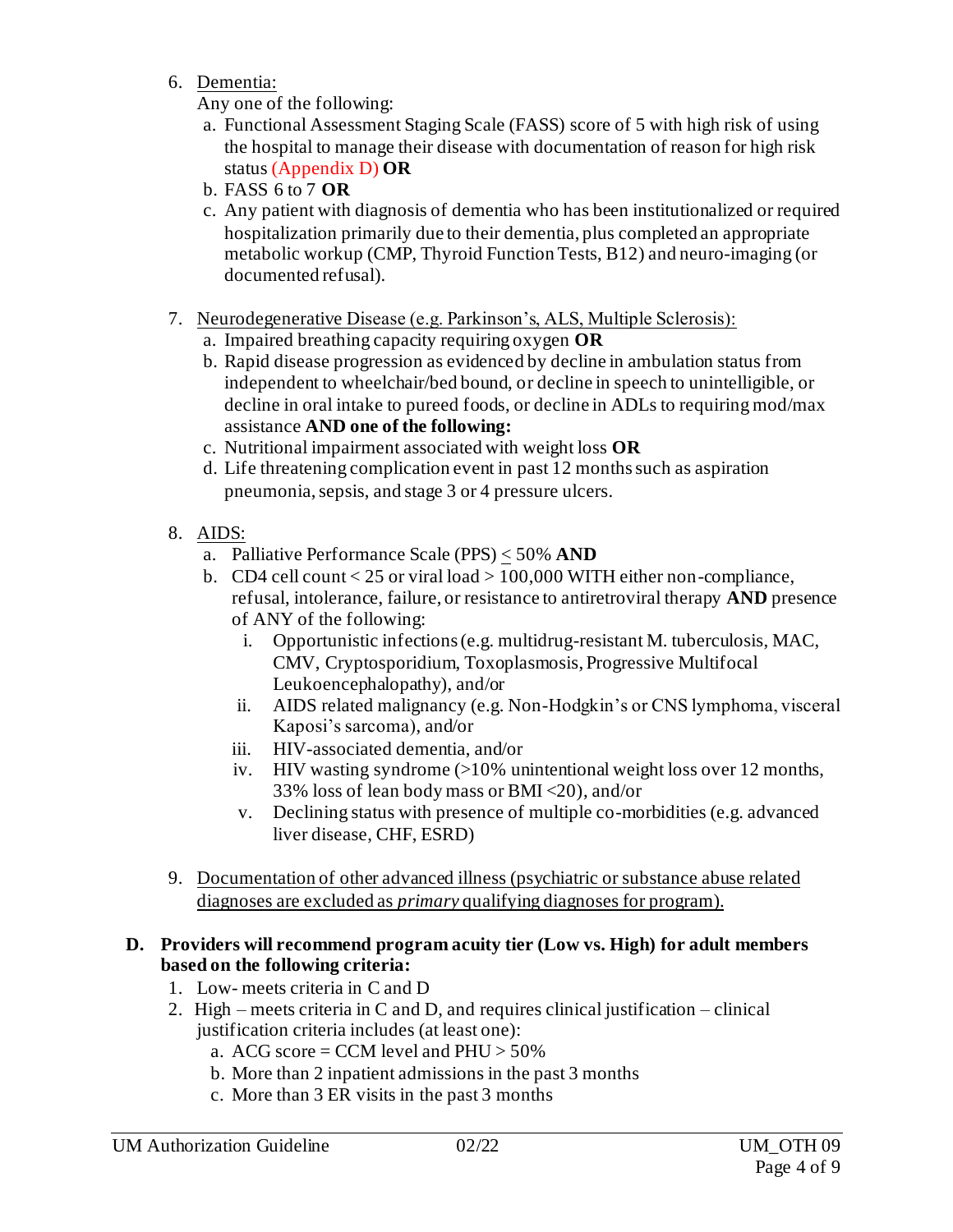- d. Palliative Performance Scale (PPSv2) 60% or less
- e. Presence of co-morbid uncontrolled significant mental health disorder (e.g. Bipolar, Schizophrenia) and marked with poor functionality (Global Assessment of Functioning scale  $(GAF) \leq 50$
- f. Homeless or poor social support
- g. Co-morbid active alcohol and/or drug abuse
- h. Clinical justification.

### **E. Pediatric Palliative Care Eligibility Criteria (all needed):**

- 1. The family and/or legal guardian agree to the provision of pediatric palliative care services; and
- 2. There is documentation of a life-threatening diagnosis. This can include but is not limited to:
	- a. Conditions for which curative treatment is possible, but may fail (e.g., advanced or progressive cancer or complex and severe congenital or acquired heart disease); or
	- b. Conditions requiring intensive long-term treatment aimed at maintaining quality of life (e.g., human immunodeficiency virus infection, cystic fibrosis or muscular dystrophy); or
	- c. Progressive conditions for which treatment is exclusively palliative after diagnosis (e.g., progressive metabolic disorders or severe forms of osteogenesis imperfecta); or
	- d. Conditions involving severe, non-progressive disability, or causing extreme vulnerability to health complications (e.g., extreme prematurity, severe neurologic sequelae of infectious disease or trauma, severe cerebral palsy with recurrent infection or difficult-to-control symptoms).

## **COVERAGE LIMITATIONS AND EXCLUSIONS**

- A. My Path is a plan benefit for Medi-Cal (Direct and delegated) and non-delegated Medicare Members (Dual Choice Members whose Medicare is assigned to IEHP Direct).
- B. The provision of My Path shall not result in the elimination or reduction of any covered benefits or services and shall not affect a beneficiary's eligibility to receive any services, including home health services, for which the beneficiary would have been eligible in the absence of receiving My Path (DHCS, 2018).
- C. An adult Member with a serious illness who is receiving palliative care may choose to transition to hospice care if they meet hospice eligibility criteria. A Member may not be concurrently enrolled in hospice care and palliative care.
- D. A Member under 21 years of age may be eligible for palliative care and hospice services concurrently with curative care.
- E. My Path program enrollment requires re-certification every 12 months.
- F. If the Member under 21 years of age continues to meet the above minimum eligibility criteria or pediatric palliative care eligibility criteria, the member may continue to access both palliative care and curative care until the condition improves, stabilizes or results in death.
- G. For children who have an approved California Children's Services (CCS)-eligible condition, CCS remains responsible for medical treatment for the CCS-eligible condition. The My Path program is responsible for the provision of palliative care services related to the CCS-eligible condition.
- H. Refer to Appendix E for a table comparing coverage criteria for adult vs. pediatric members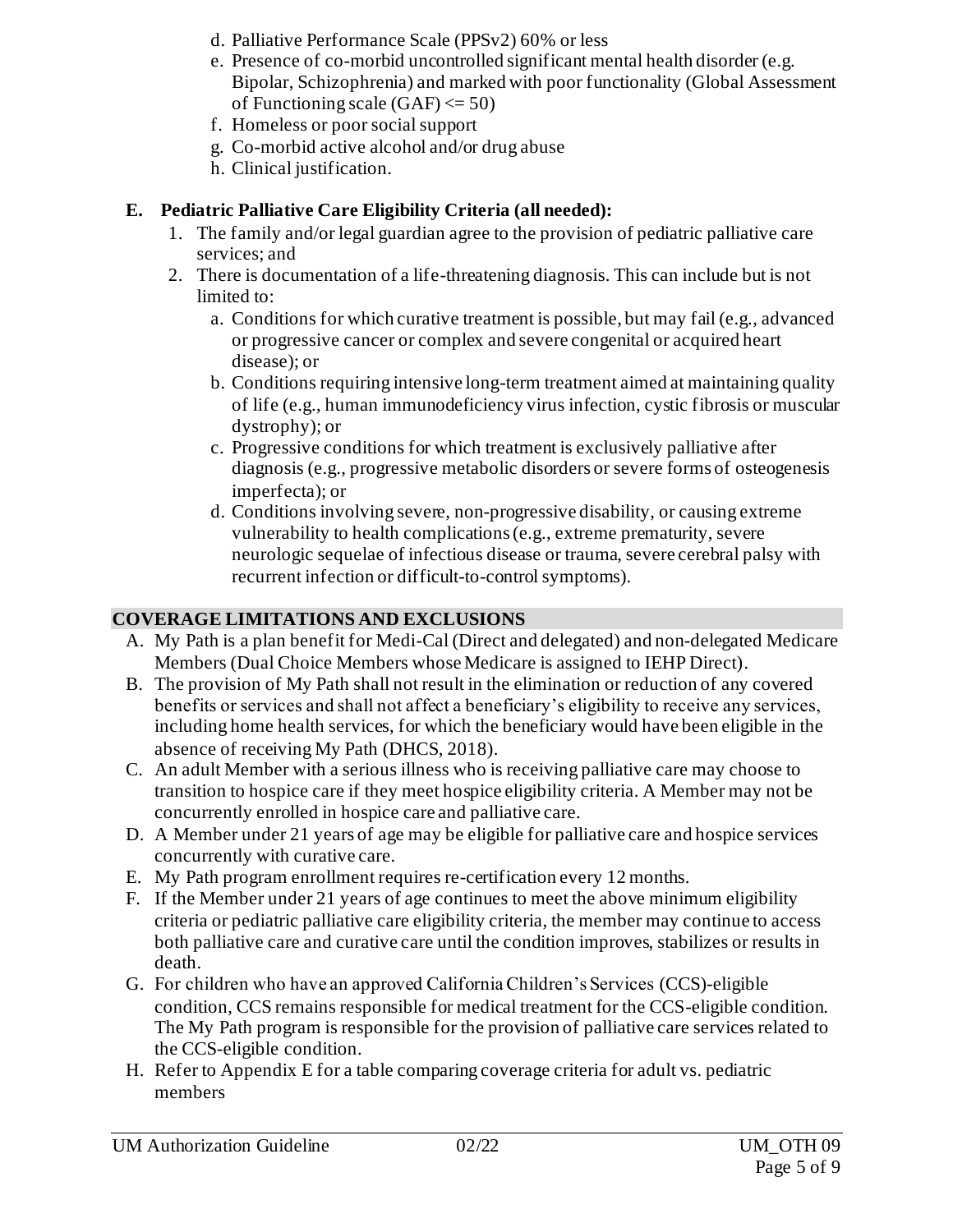- I. Examples of adult Members eligible for My Path are:
	- 1. A patient with lymphoma who is receiving palliative chemotherapy, has a PPS 50%, and is willing to attempt in-home or outpatient disease management instead of using the emergency room, when appropriate.
	- 2. A delegated Medi-Cal Member with end-stage liver disease complicated by recurrent upper GI bleeding from esophageal varices, who is hospice appropriate but declines participation, and is willing to attempt in-home or outpatient disease management instead of using the emergency room, when appropriate.
- J. Examples of adult Members not eligible for My Path are:
	- 1. A patient with end-stage renal disease on hemodialysis who is compliant with dialysis and has stable co-morbid conditions.
	- 2. A delegated Medicare Member (e.g. a Dual Choice Member whose Medicare is not assigned to IEHP Direct).

## **ADDITIONAL INFORMATION**

None

## **CLINICAL/REGULATORY RESOURCE**

A. The Centers for Medicare and Medicaid Services (CMS) defines palliative care as: "patient and family-centered care that optimizes quality of life by anticipating, preventing, and treating suffering. Palliative care throughout the continuum of illness involves addressing physical, intellectual, emotional, social, and spiritual needs and facilitating patient autonomy, access to information, and choice." (CMS, 2017).

As described in Department of Health Care Services(DHCS) All Plan Letter 18-020,

*Palliative Care,* released 12/7/18, palliative care must include, at a minimum, the following services, without regard to age, when medically necessary and reasonable for the palliation or management of a qualifying serious illness:(DHCS, 2018).

- 1. **Advanced Care Planning (ACP):** To include documented discussions between a physician or other qualified healthcare professional and a patient, family member, or legally-recognized decision-maker. Counseling should address, but is not limited to, advance directives and, for appropriate Members, POLST forms and should include family conflict resolution over issues surrounding the patient's decisions. Family members who may wish to supersede the patient's goals of care should be identified, supported, and reconciled.
- 2. **Palliative Care Assessment and Consultation:** Aimed at collecting routine medical data and personal information not regularly included in a medical history. Topics may include, but are not limited to:
	- a. Treatment plan, including palliative care and chronic disease management
	- b. Pain and symptom management
	- c. Medication side effects
	- d. Emotional and social challenges
	- e. Spiritual concerns
	- f. Patient goals
	- g. Advanced directive and/or POLST forms
	- h. Legally recognized decision maker
- 3. **Individualized Written Plan of Care:** Developed with the engagement of the Member and/or his or her representative(s) in its design. The Member's plan of care must include all authorized palliative care, including but not limited to pain and symptom management and chronic disease management.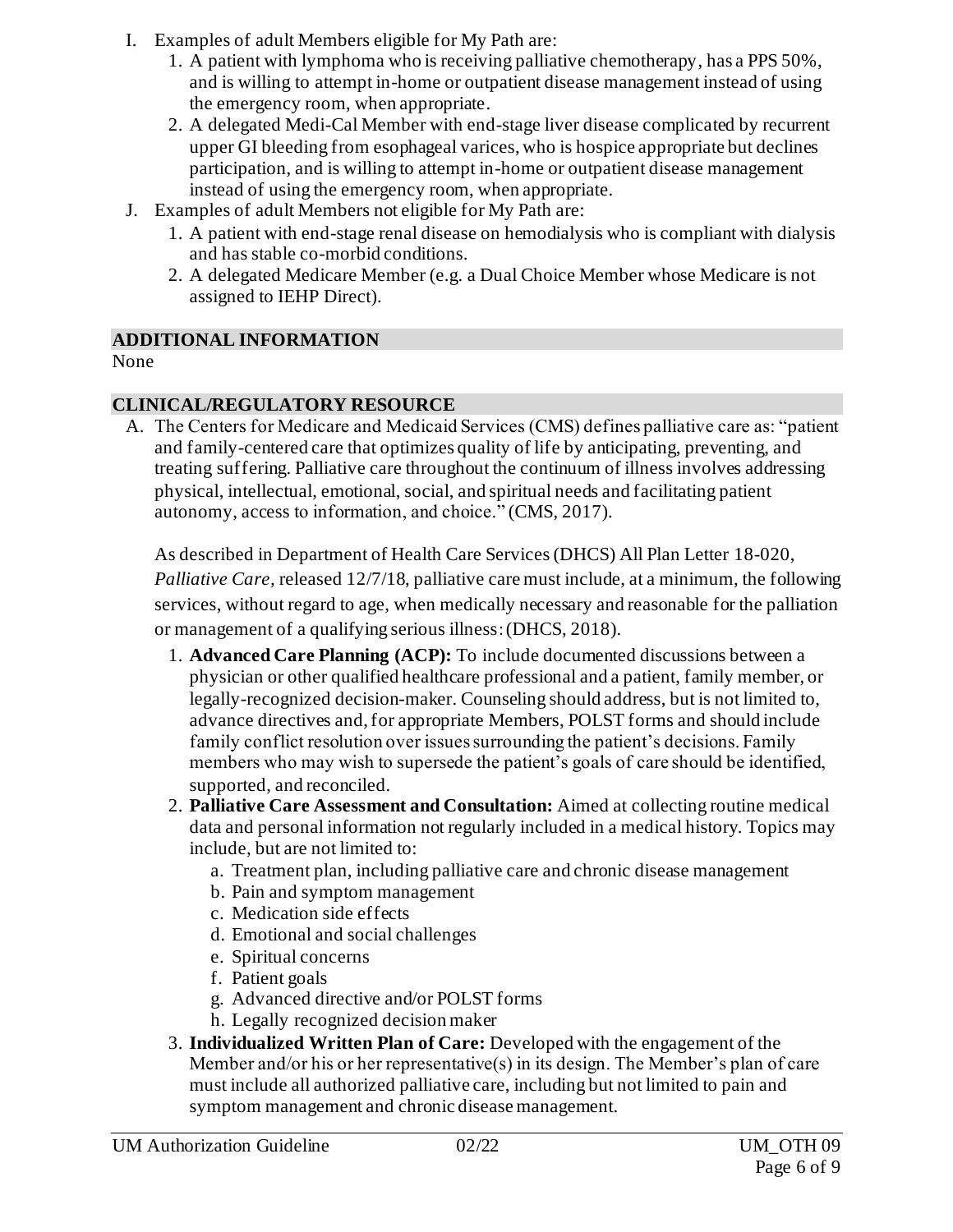- 4. **Pain and Symptom Management:** To include prescription medications, physical therapy, and other medically necessary services to address Member's pain and other symptoms.
- 5. **Mental Health and Medical Social Services:** Counseling and social services must be available to the Member to assist in minimizing the stress and psychological problems that arise from a serious illness. Services to include, but not limited to, psychotherapy, bereavement counseling, medical social services, and discharge planning. Particular attention and education will be given to the primary caregiver to both prevent unnecessary hospitalizations of the Member and unnecessary health harms to the caregiver from the role of care-giving. Provision of medical social services shall not duplicate specialty mental health services provided by the county and the palliative team shall work the Member, county, and IEHP in assisting with coordinating care as needed.
- 6. **Care Coordination** provided by a member of the palliative team ensuring continuous assessment of the Member's needs and implements the plan of care. The palliative team will regularly communicate plan of care with the Member's PCP. This communication should occur at a minimum of weekly intervals. The palliative team must be willing to address Member's immediate needs (e.g. pain and symptom management, DME needs) in the event that the PCP is unavailable to avoid a delay in care.
- 7. **Palliative Care Team** who will work together to meet the physical, medical, psychosocial, emotional, and spiritual needs of Members and their families. The team members must provide all authorized palliative care. The team is to consist of:
	- a. Doctor of medicine or osteopathy
	- b. Registered nurse, licensed vocational nurse, and/or nurse practitioner
	- c. Social worker
	- d. Chaplain

MCPs may authorize additional palliative care not described above, at the MCPs discretion and cost. An example of an additional service is telephonic palliative care support that is available 24 hours a day, 7 days a week.

- B. As specified in SB 1004, beneficiaries who meet the eligibility criteria may access both palliative and traditional chronic disease management services that are medically necessary. Essential to care coordination, the palliative care team and a plan of care will ensure coordination between care services, particularly including the beneficiary's PCP. For those whose illness is sufficiently far advanced, there will remain the option of electing hospice care.
- C. Centers for Medicare and Medicaid Services (CMS) letter #10-018 and DHCS Policy letter 11-004, provide guidance or implementation of the Affordable Care Act Section 2302 entitled "Concurrent Care for Children". Section 2302 removes the prohibition of receiving curative treatment upon election of the hospice benefit by a Medicaid or Children's Health Insurance Program (CHIP) eligible child.

The Early and Periodic Screening, Diagnostic and Treatment (EPSDT) provision requires Medicaid and CHIP programs operating as Medicaid expansions to provide all medically necessary services, including hospice services, to individuals under age 21. Hospice services are to be made available to Medicaid and Medicaid-expansion CHIP-eligible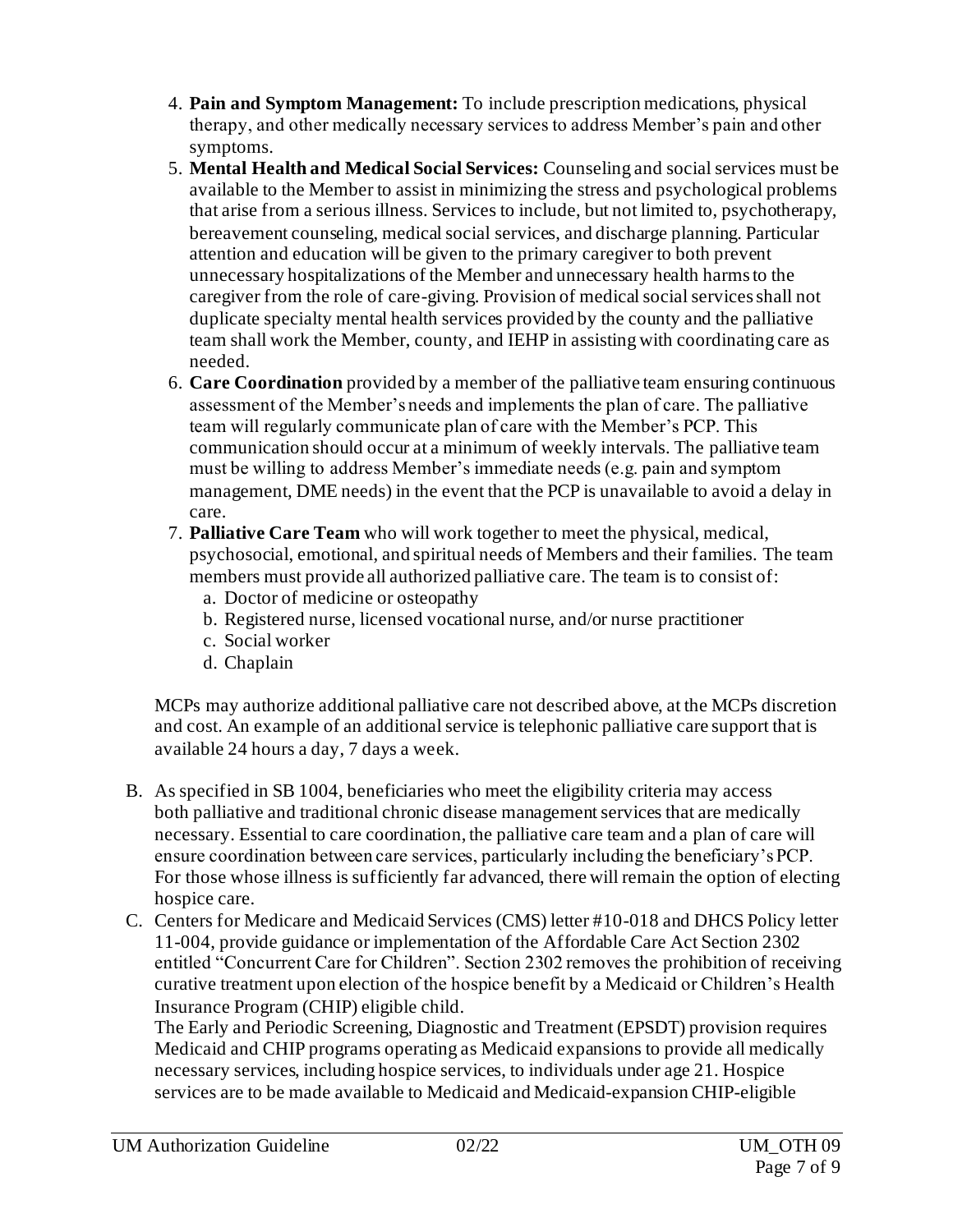children without forgoing any other service to which the child is entitled under Medicaid for the treatment of the terminal condition.

D. According to APL 18-020, Managed Care Health Plans are required to provide EPSDTeligible Members with any other health care, diagnostic services, treatment and other measures to correct or ameliorate defects, physical and mental illnesses and conditions uncovered by the screening services. Services must also be provided when medically necessary to prevent disease or disability or their progressing, to prolong life and promote physical and mental health and efficiency. This is because hospice care options for children do not fit the traditional adult hospice model. Children can live longer with a lifethreatening condition because of aggressive treatment and their natural resilience.

## **DEFINITION OF TERMS**

Palliative Care - "patient and family-centered care that optimizes quality of life by anticipating, preventing, and treating suffering. Palliative care throughout the continuum of illness involves addressing physical, intellectual, emotional, social, and spiritual needs and facilitating patient autonomy, access to information, and choice." (DHCS, 2018).

## **REFERENCES**

- 1. AAHIVM Fundamentals of HIV Medicine, 2017 edition.
- 2. A Clinical Guide to Supportive and Palliative Care for HIV/AIDS Chapter 23. Medical Care in Advanced AIDS. [https://www.thebodypro.com/article/clinical-guide-supportive](https://www.thebodypro.com/article/clinical-guide-supportive-palliative-care-hiv-aids-chapter-23-med)[palliative-care-hiv-aids-chapter-23-med](https://www.thebodypro.com/article/clinical-guide-supportive-palliative-care-hiv-aids-chapter-23-med) Accessed 01/2022
- 3. Arbor Hospice, HIV Disease, Accessed 01/31/2022 at https://www.arborhospice.org/healthcare-professionals/disease-indicators/hivaids/
- 4. Centers for Medicare & Medicaid Services, Medicare Choices Model, accessed 01/31/2022 a[t https://innovation.cms.gov/initiatives/Medicare-Care-Choices/](https://innovation.cms.gov/initiatives/Medicare-Care-Choices/).
- 5. Centers for Medicare and Medicaid Services, SMD #10-018, Hospice Care for Children in Medicaid and CHIP, released 9/9/2010. [https://www.google.com/url?sa=t&rct=j&q=&esrc=s&source=web&cd=1&cad=rja&uact](https://www.google.com/url?sa=t&rct=j&q=&esrc=s&source=web&cd=1&cad=rja&uact=8&ved=2ahUKEwjKxdv3w9fhAhVor1QKHXGnD4cQFjAAegQIAxAC&url=https%3A%2F%2Fdownloads.cms.gov%2Fcmsgov%2Farchived-downloads%2FSMDL%2Fdownloads%2FSMD10018.pdf&usg=AOvVaw1Kr3FXPNsMxQtL3tV831J9) [=8&ved=2ahUKEwjKxdv3w9fhAhVor1QKHXGnD4cQFjAAegQIAxAC&url=https%3A](https://www.google.com/url?sa=t&rct=j&q=&esrc=s&source=web&cd=1&cad=rja&uact=8&ved=2ahUKEwjKxdv3w9fhAhVor1QKHXGnD4cQFjAAegQIAxAC&url=https%3A%2F%2Fdownloads.cms.gov%2Fcmsgov%2Farchived-downloads%2FSMDL%2Fdownloads%2FSMD10018.pdf&usg=AOvVaw1Kr3FXPNsMxQtL3tV831J9) [%2F%2Fdownloads.cms.gov%2Fcmsgov%2Farchived](https://www.google.com/url?sa=t&rct=j&q=&esrc=s&source=web&cd=1&cad=rja&uact=8&ved=2ahUKEwjKxdv3w9fhAhVor1QKHXGnD4cQFjAAegQIAxAC&url=https%3A%2F%2Fdownloads.cms.gov%2Fcmsgov%2Farchived-downloads%2FSMDL%2Fdownloads%2FSMD10018.pdf&usg=AOvVaw1Kr3FXPNsMxQtL3tV831J9)[downloads%2FSMDL%2Fdownloads%2FSMD10018.pdf&usg=AOvVaw1Kr3FXPNsMx](https://www.google.com/url?sa=t&rct=j&q=&esrc=s&source=web&cd=1&cad=rja&uact=8&ved=2ahUKEwjKxdv3w9fhAhVor1QKHXGnD4cQFjAAegQIAxAC&url=https%3A%2F%2Fdownloads.cms.gov%2Fcmsgov%2Farchived-downloads%2FSMDL%2Fdownloads%2FSMD10018.pdf&usg=AOvVaw1Kr3FXPNsMxQtL3tV831J9) [QtL3tV831J9](https://www.google.com/url?sa=t&rct=j&q=&esrc=s&source=web&cd=1&cad=rja&uact=8&ved=2ahUKEwjKxdv3w9fhAhVor1QKHXGnD4cQFjAAegQIAxAC&url=https%3A%2F%2Fdownloads.cms.gov%2Fcmsgov%2Farchived-downloads%2FSMDL%2Fdownloads%2FSMD10018.pdf&usg=AOvVaw1Kr3FXPNsMxQtL3tV831J9)
- 6. Coalition for Compassionate Care of California, California Advanced Illness Collaborative, *Consensus Standards for Community-Based Palliative Care in California*, October, 2017. [https://www.coalitionccc.org/common/Uploaded%20files/PDFs/CAIC-](https://www.coalitionccc.org/common/Uploaded%20files/PDFs/CAIC-Standards-for-CBPC-Oct-2017.pdf)[Standards-for-CBPC-Oct-2017.pdf](https://www.coalitionccc.org/common/Uploaded%20files/PDFs/CAIC-Standards-for-CBPC-Oct-2017.pdf) Accessed 01/2022
- 7. Department of Health Care Services, All Plan Letter 13-014, Hospice Services and Medi-Cal Managed Care, released 10/28/201[3.https://www.dhcs.ca.gov/formsandpubs/documents/mmcdaplsandpolicyletters/](https://www.dhcs.ca.gov/formsandpubs/documents/mmcdaplsandpolicyletters/apl2013/apl13-014.pdf) [apl2013/apl13-014.pdf](https://www.dhcs.ca.gov/formsandpubs/documents/mmcdaplsandpolicyletters/apl2013/apl13-014.pdf) Accessed 01/2022 <https://www.dhcs.ca.gov/formsandpubs/Pages/MgdCareAPLPLSubjectListing.aspx> Accessed 01/2022
- 8. Department of Health Care Services, All Plan Letter 18-020, Palliative Care, released 12/7/2018.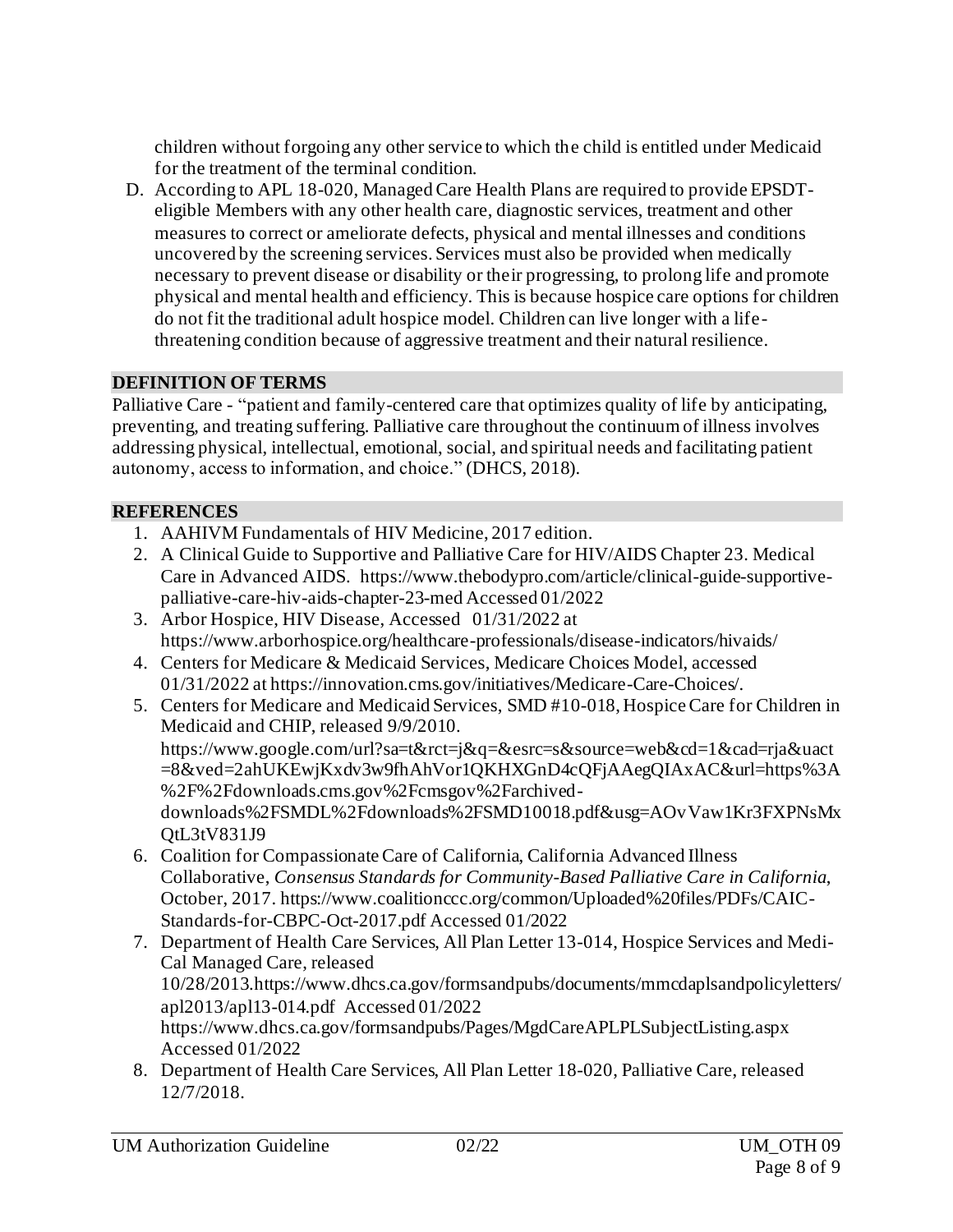[https://www.dhcs.ca.gov/formsandpubs/Documents/MMCDAPLsandPolicyLetters/APL20](https://www.dhcs.ca.gov/formsandpubs/Documents/MMCDAPLsandPolicyLetters/APL2018/APL18-020.pdf) [18/APL18-020.pdf](https://www.dhcs.ca.gov/formsandpubs/Documents/MMCDAPLsandPolicyLetters/APL2018/APL18-020.pdf)

https://www.dhcs.ca.gov/formsandpubs/Pages/AllPlanLetters.aspx

- 9. Department of Health Care Services, SB 1004, Medi-Cal Palliative Care Policy, September 1, 2016 – Update[. https://www.dhcs.ca.gov/provgovpart/Pages/Palliative-Care](https://www.dhcs.ca.gov/provgovpart/Pages/Palliative-Care-and-SB-1004.aspx)[and-SB-1004.aspx](https://www.dhcs.ca.gov/provgovpart/Pages/Palliative-Care-and-SB-1004.aspx) Accessed 01/2022
- 10. Department of Health Care Services, MMCD Policy Letter 11-004, The Implementation of Section 2302 of the Affordable Care Act, entitled, "Concurrent Care for Children" released 2/10/2011. <https://www.dhcs.ca.gov/formsandpubs/pages/policyletters.aspx> Accessed 01/2022
- 11. [Effect of Palliative Care on Aggressiveness of End-of-Life Care Among Patients with](http://ascopubs.org/doi/abs/10.1200/JOP.2017.020883)  [Advanced Cancer](http://ascopubs.org/doi/abs/10.1200/JOP.2017.020883) Daniel P. Triplett, Wendi G. LeBrett, Alex K. Bryant, Andrew R. Bruggeman, Rayna K. Matsuno, Lindsay Hwang, Isabel J. Boero, Eric J. Roeland, Heidi N. Yeung, and James D. Murphy. Journal of Oncology Practice https://pubmed.ncbi.nlm.nih.gov/28829693/
- 12. Hoefer, D, *Transitions Guidelines Chronic Illness Management*, Transitions Program Sharp HealthCare, Revised 2020. [https://www.sharp.com/services/hospice/upload/Transitions-Guidelines-2020.pdf](https://www.sharp.com/services/hospice/upload/Transitions-Guidelines-2020.pdf%20Accessed%2001/2022)
- [Accessed 01/2022](https://www.sharp.com/services/hospice/upload/Transitions-Guidelines-2020.pdf%20Accessed%2001/2022) 13. SB-1004 Health care: palliative care [https://leginfo.legislature.ca.gov/faces/billNavClient.xhtml?bill\\_id=201320140SB1004](https://leginfo.legislature.ca.gov/faces/billNavClient.xhtml?bill_id=201320140SB1004) Accessed 01/2022
- 14. Vitas Healthcare, Hospice and Palliative Care Eligibility Guidelines, accessed on 01/31/2022 at https://www.vitas.com/for-healthcare-professionals/hospice-and-palliativecare-eligibility-guidelines

## **DISCLAIMER**

IEHP Clinical Authorization Guidelines (CAG) are developed to assist in administering plan benefits, they do not constitute a description of plan benefits. The Clinical Authorization Guidelines (CAG) express IEHP's determination of whether certain services or supplies are medically necessary, experimental and investigational, or cosmetic. IEHP has reached these conclusions based upon a review of currently available clinical information (including clinical outcome studies in the peer-reviewed published medical literature, regulatory status of the technology, evidence-based guidelines of public health and health research agencies, evidencebased guidelines and positions of leading national health professional organizations, views of physicians practicing in relevant clinical areas, and other relevant factors). IEHP makes no representations and accepts no liability with respect to the content of any external information cited or relied upon in the Clinical Authorization Guidelines (CAG). IEHP expressly and solely reserves the right to revise the Clinical Authorization Guidelines (CAG), as clinical information changes.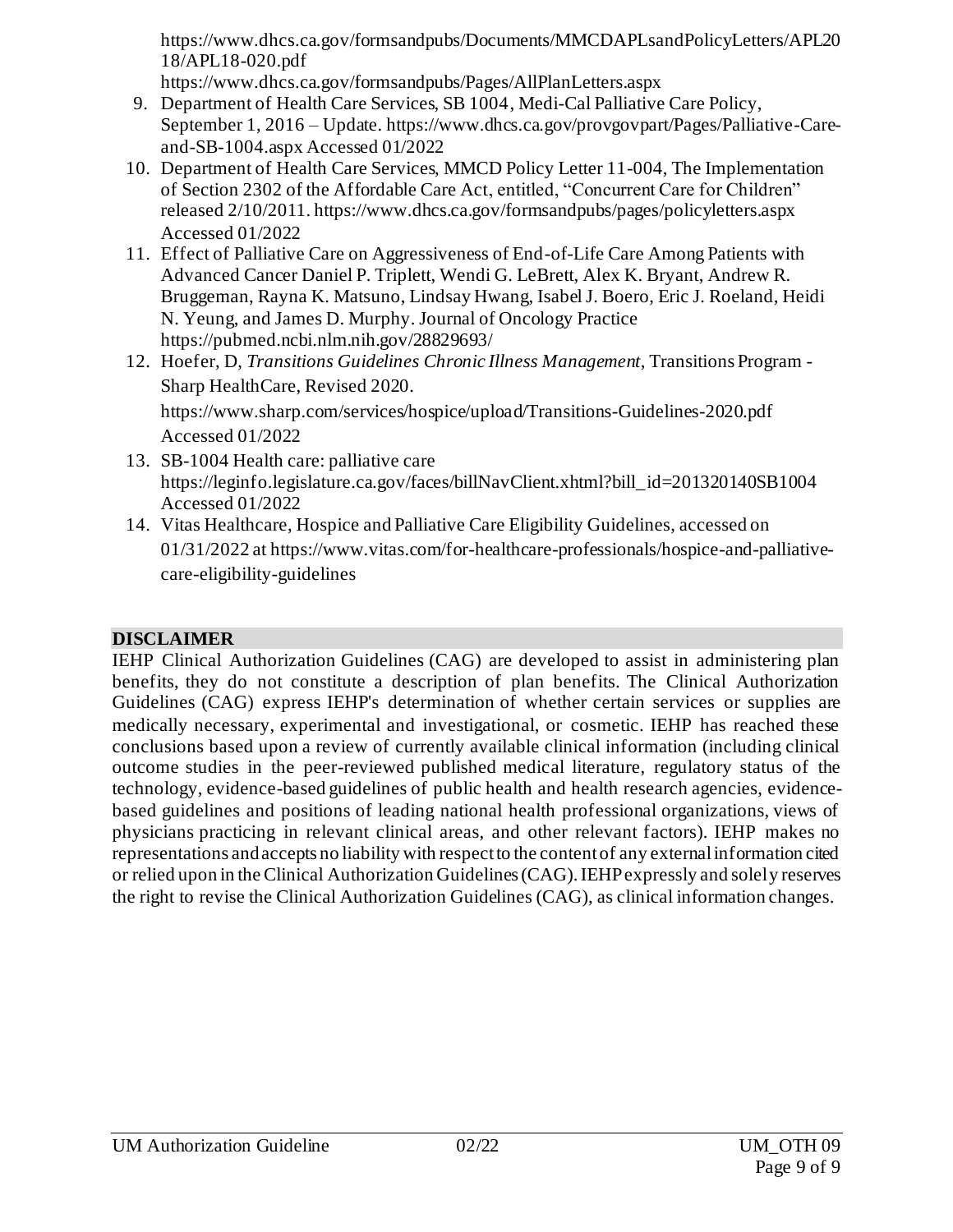

#### **APPENDIX A**

#### **Certification of Advanced Disease: Adult**

| Name:                            | DOB: |  |
|----------------------------------|------|--|
| Member ID:                       |      |  |
| Name of Palliative Care Program: |      |  |

**A. General criteria**: Check each of the following that apply (**All** needed for eligibility).

- $\Box$  Patient who is likely to or has started to use the hospital and/or emergency room as a means to manage their advanced stage disease.
- $\Box$  Patient is in the advanced stage of illness with continued decline in health, and is not eligible or declines hospice.
- $\square$  Patient may be receiving appropriate patient-desired medical therapy, OR for whom patient-desired medical therapy is no longer curative, OR is intolerant/ declines further medical therapy, OR decompensates due to severe non-compliance.
- $\Box$  Patient's death within two (2) years would not be unexpected based on clinical status.
- $\Box$  Patients and, if applicable, family/patient-designated support person agree to both of the following:
	- **1.** Willing to attempt, as medically appropriate, in-home, residential-based, or outpatient disease management/palliative care instead of first going to the emergency department AND
	- **2.** May be willing to participate in AdvanceCare Planning discussions.

#### **B. In addition, one of the following diagnoses must be selected, and associated severity criteria met:**

#### **1. Congestive Heart Failure (CHF)**

 $\Box$  Any patient who is hospitalized due to CHF as the primary diagnosis

#### OR

 $\Box$  NYHA III classification or higher (definition of NYHA III: Patients with cardiac disease resulting in marked limitation of physical activity. They are comfortable at rest. Less than ordinary activity causes fatigue, palpitation, dyspnea or anginal pain.)

AND one of the following:

- $\Box$  Ejection Fraction < 30 for systolic failure
- $\square$  Significant comorbidities: e.g. renal disease, diabetes, dementia, or poor biomarkers including risingBNP, pro-BNP, hsCRP, BUN/Creatinine (patient is in their best compensated state), and CAD.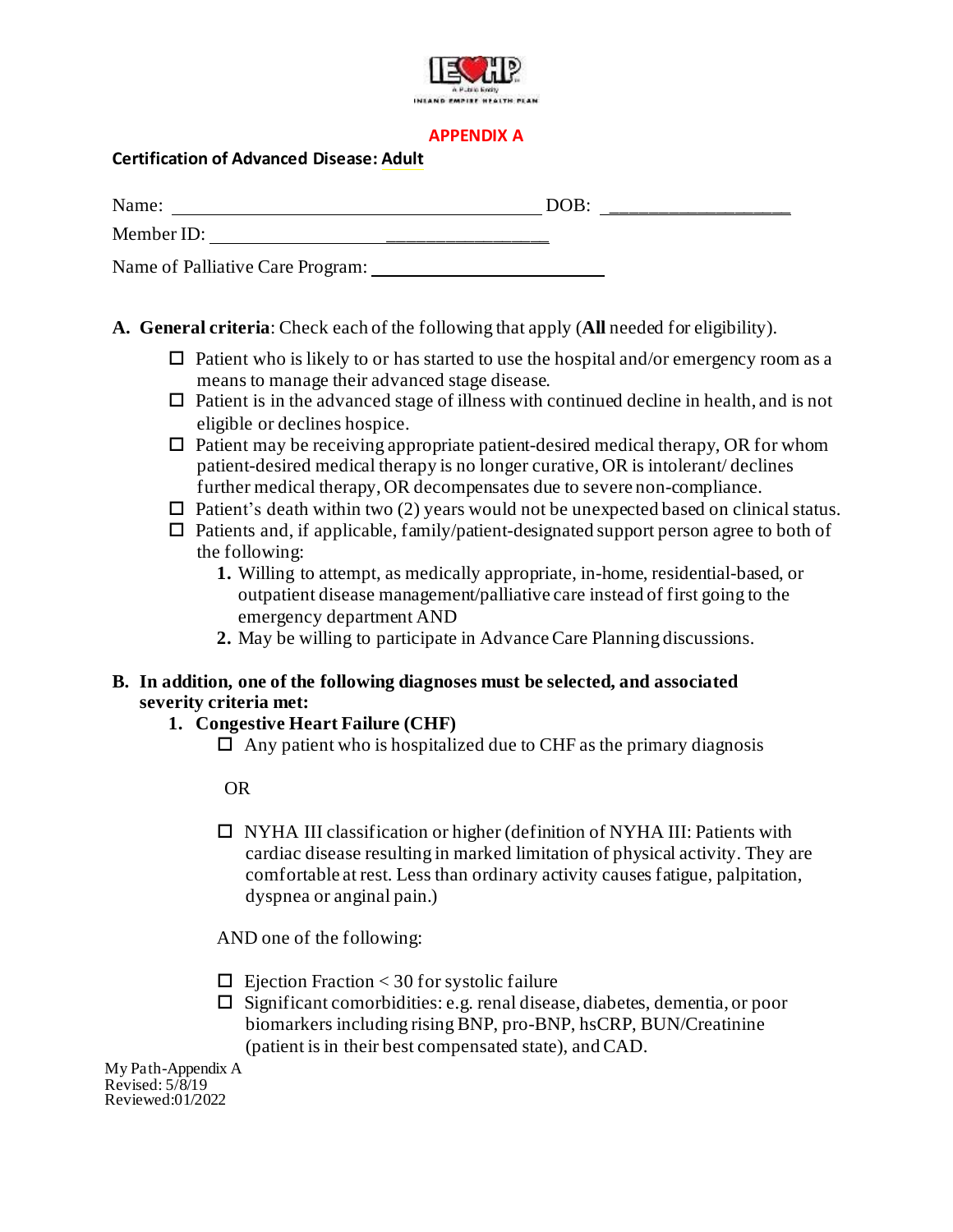

- **2. Chronic Pulmonary Disease (e.g. COPD, Cystic Fibrosis, Pulmonary Fibrosis):**
	- $\square$  Severe airflow obstruction: FEV1 < 35 % predicted AND 24-hour oxygen requirement

OR

 $\Box$  24-hour oxygen requirement of greater than or equal to three liters/minute

#### **3. Advanced Cancer:**

 Any Stage III or IV cancer, or locally advanced or metastatic cancer, leukemia or lymphoma

AND one of the following:

- $\Box$  Palliative Performance Scale (PPS) score < or equal to 70% (PPS 70% = Cares for self; unable to carry on normal activity or do active work)
- $\Box$  Failing two lines of standard of care therapy (chemotherapy or radiation therapy)
- $\Box$  Patient is not a candidate for or declines further disease-directed therapy
- **4. Liver Disease:** Irreversible Liver Damage as evidenced by one of the following:
	- $\Box$  Ascites
	- $\square$  Subacute (spontaneous) bacterial peritonitis
	- $\Box$  Hepatic encephalopathy
	- $\Box$  Hepatorenal syndrome
	- $\Box$  Recurrent esophageal bleeds
	- $\Box$  Model for End-Stage Liver Disease (MELD) score of greater than 19

To calculate MELD Score:

https://optn.transplant.hrsa.gov/resources/allocation-calculators/meld-calculator/ **Meld Score:**

**5. End Stage Renal Disease:**

 $\Box$  GFR < 15

AND

 $\Box$  Patient refusing dialysis, has poor compliance

OR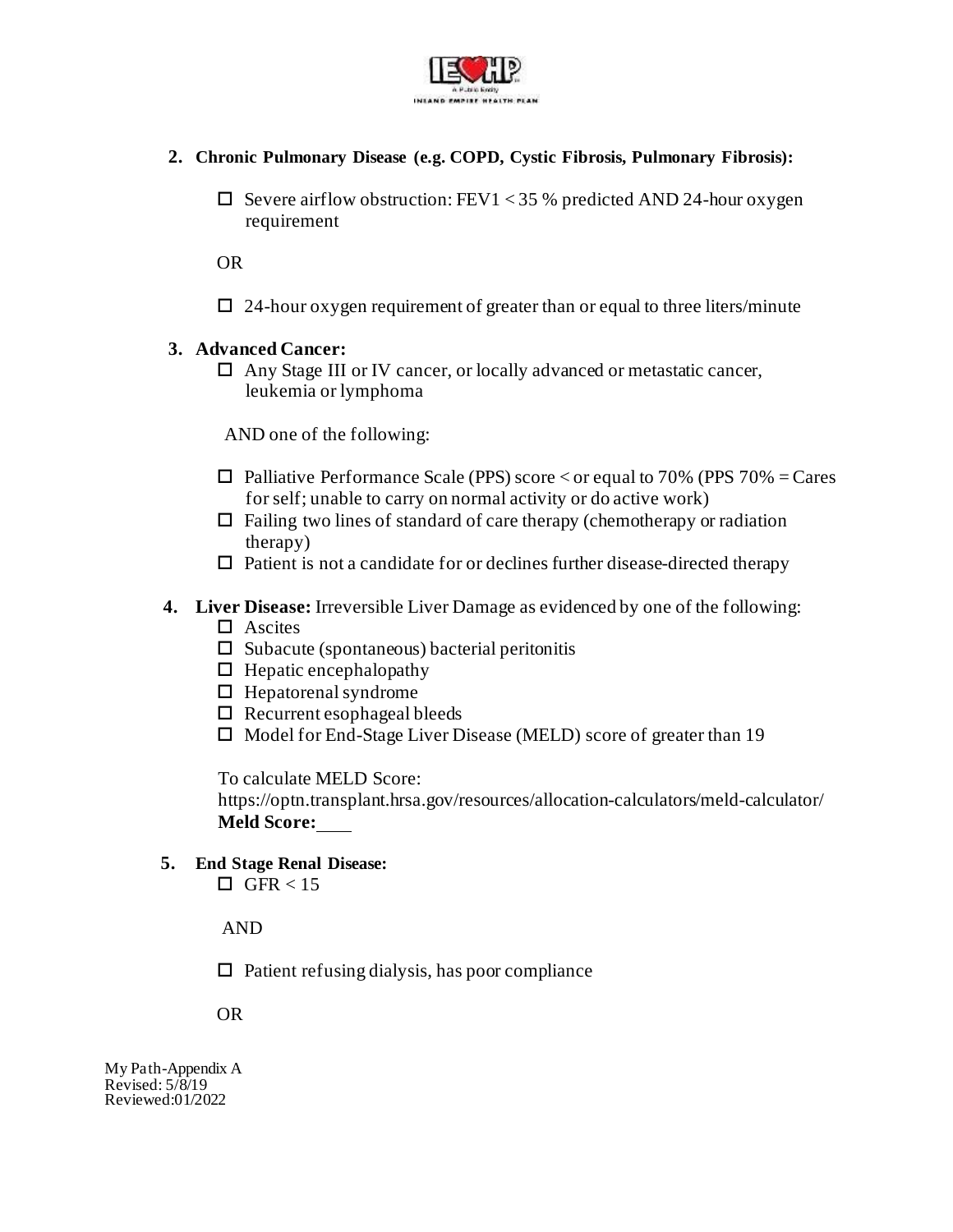

 $\Box$  Declining status with multiple other advanced co-morbidities, such as CHF, ESLD, COPD

#### **6. Dementia:**

 $\Box$  Functional Assessment Staging Scale (FASS) score of 5 with high risk of using the hospital to manage their disease with documentation of reason for high risk status:

OR

 $\Box$  FASS 6 to 7

OR

Any patient with diagnosis of dementia who has been institutionalized or required hospitalization primarily due to their dementia, plus

Had an appropriate metabolic workup (CMP, Thyroid Function Tests, B12) and neuro- imaging (or documented refusal)

# **7. Neurodegenerative Disease (e.g. Parkinson's, ALS, Multiple Sclerosis):**

 $\Box$  Impaired breathing capacity requiring oxygen

OR

 $\Box$  Rapid disease progression as evidenced by decline in ambulation status from independent to wheelchair/ bed bound, or decline in speech to unintelligible, or decline in oral intake to pureed foods, or decline in ADLs to requiring mod/max assistance

AND

 $\Box$  Nutritional impairment associated with weight loss

OR

 $\Box$  Life threatening complication event in past 12 months such as aspiration pneumonia, sepsis, stage 3 or 4 pressure ulcers

My Path-Appendix A Revised:  $5/\overline{8}/19$ Reviewed:01/2022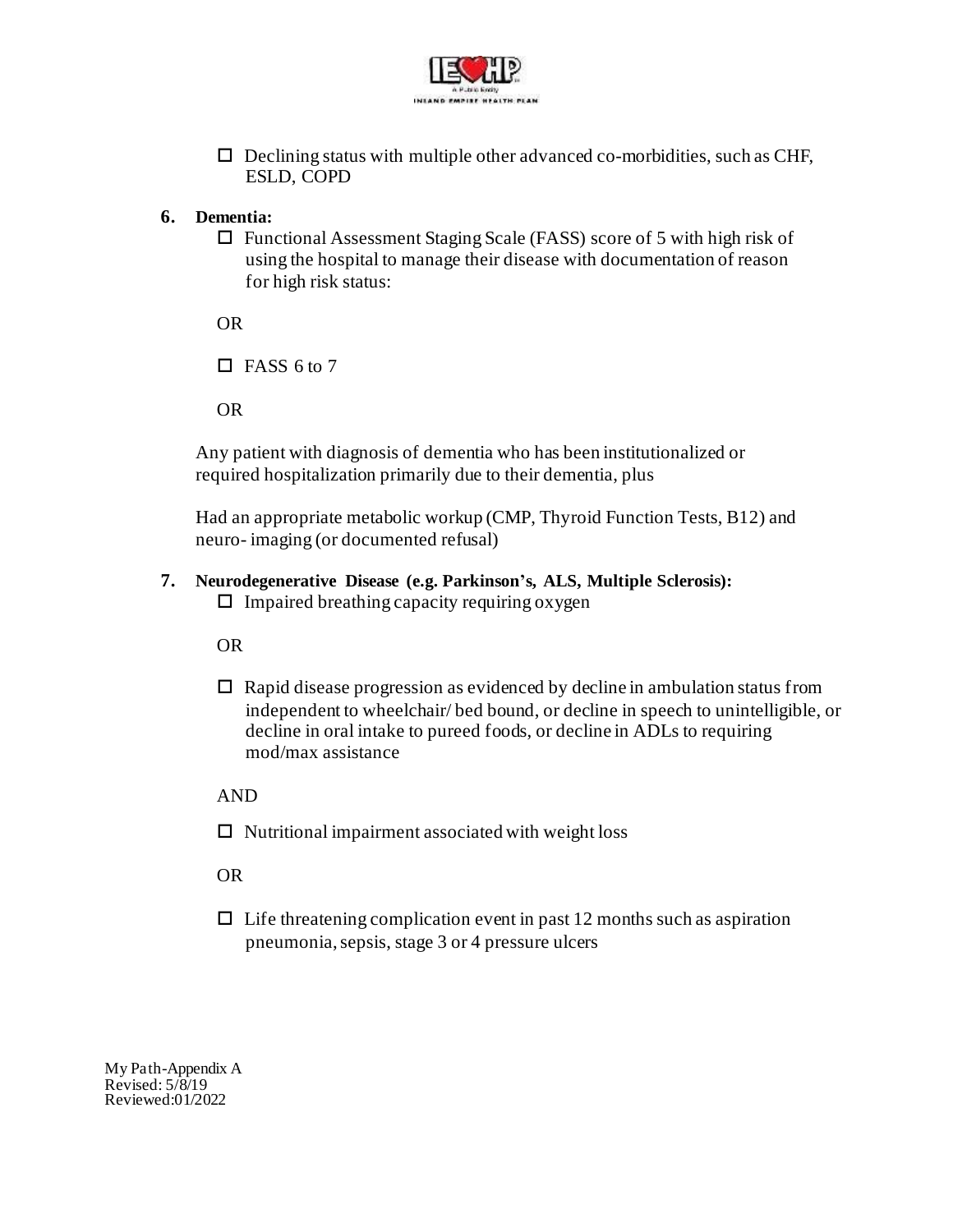

#### **8. AIDS:**

 $\Box$  Palliative Performance Scale (PPS)  $\leq$  50%

AND

 $\Box$  CD4 cell count < 25 or viral load >100,000 WITH either non-compliance, refusal, intolerance, failure, or resistance to antiretroviral therapy

AND

- $\Box$  Presence of ANY of the following:
	- ➢ Opportunistic infections (e.g. multidrug-resistant M. tuberculosis, MAC, CMV, Cryptosporidium, Toxoplasmosis, Progressive Multifocal Leukoencephalopathy)
	- ➢ AIDs related malignancy (e.g. Non-Hodgkin's or CNS lymphoma, visceral Kaposi's sarcoma)
	- ➢ HIV-associated dementia
	- $\triangleright$  HIV wasting syndrome (>10% unintentional weight loss over 12 months, 33% loss of lean body mass or BMI < 20)
	- $\triangleright$  Declining status with presence of multiple co-morbidities (e.g. advanced liver disease, CHF, ESRD)

\_\_\_\_\_\_\_\_\_\_\_\_\_\_\_\_\_\_\_\_\_\_\_\_\_\_\_\_\_\_\_\_\_\_\_\_\_\_\_\_\_\_\_\_\_\_\_\_\_\_\_\_\_\_\_\_\_\_\_\_\_\_\_\_\_\_\_\_\_\_\_\_\_\_\_\_

**9. Other advanced illness (psychiatric or substance abuse related diagnoses are excluded as** *primary* **qualifying diagnoses for program):**

**ICD-10:** 

**Clinical documentation supporting the patient is late stage of disease:**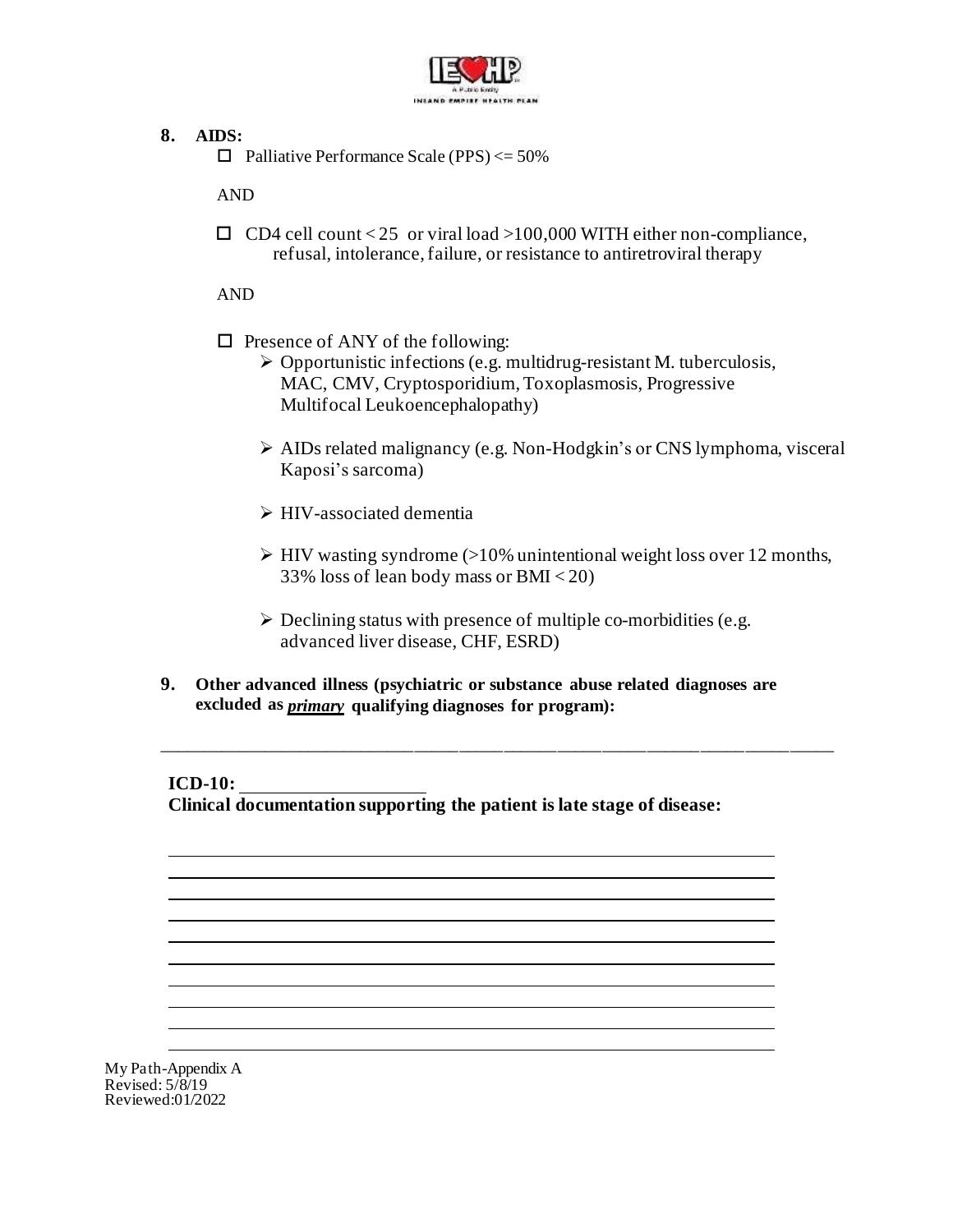

#### **C. Program acuity type:**

 $\Box$  Low

 $\Box$  High - requires clinical justification – criteria includes:

- $\triangleright$  ACG score = CCM level and PHU > 50%
- $\triangleright$  More than 2 inpatient admissions in the past 3 months
- $\triangleright$  More than 3 ER visits in the past 3 months
- ➢ Palliative Performance Scale (PPSv2) 60% or less
- ➢ Presence of co-morbid uncontrolled significant mental health disorder (e.g. Bipolar, Schizophrenia) and marked with poor functionality (Global Assessment of Functioning scale  $(GAF) \le 50$
- ➢ Homeless or poor social support
- $\triangleright$  Co-morbid active alcohol and/or drug abuse

Provider Signature Date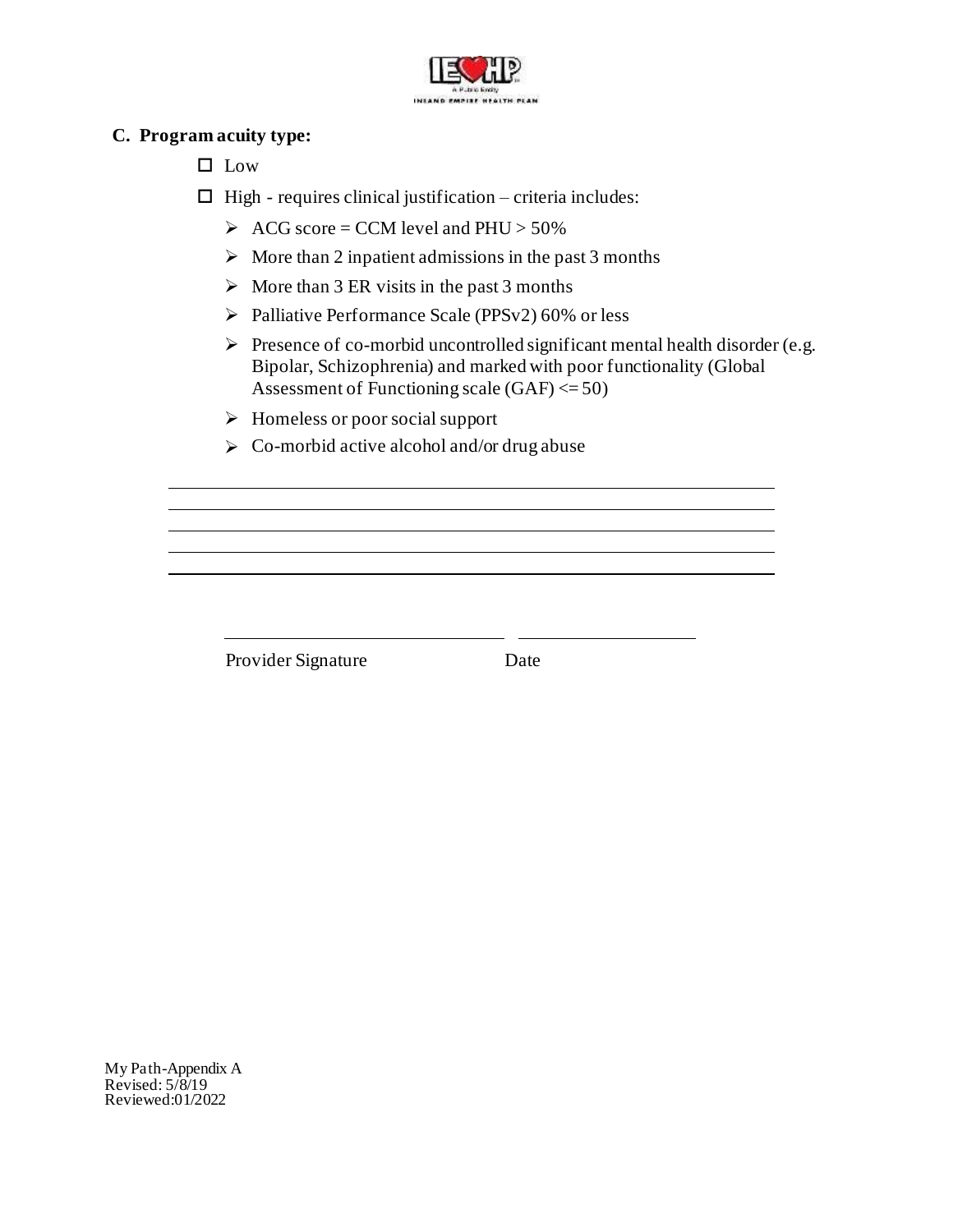#### **Certification of AdvancedDisease: Pediatric**

| r |  |  |  |  |
|---|--|--|--|--|
|   |  |  |  |  |
|   |  |  |  |  |

Name: Name and the second state of the second state of the second state of the second state of the second state of the second state of the second state of the second state of the second state of the second state of the sec

DOB: the contract of the contract of the contract of the contract of the contract of the contract of the contract of the contract of the contract of the contract of the contract of the contract of the contract of the contr

Member ID:

Name of Palliative Care Program:\_

**A. GeneralCriteria:** Check each of the following that apply

- 1. Patient who islikely to or has started touse the hospital and/or emergency room as a means to manage their advanced stage disease; and
- 2. Patient is in the advanced stage of illness with appropriate documentation of continued decline in health, and is not eligible or declines hospice; and
- 3. Patient may be receiving appropriate patient-desiredmedicaltherapy, OR patient-desired medical therapy is no longer curative, OR the patient is intolerant/declines further medical therapy, OR decompensates due to severe non-compliance; and
- 4. Patient's death withintwo (2) years would not be unexpected basedon clinical status; and
- 5. Patient and, if applicable, family/patient-designatedsupport person agree toboth of the following:
	- a. Willing toattempt, as medically appropriate, in-home, residential-based, or outpatient disease management/palliative care instead of first going to the emergencydepartment; AND
	- b. May be willing to participate in Advance Care Planning discussions.
- **B. Pediatric Palliative Care Eligibility Criteria:** Check eachof the following that apply (ALL needed for eligibility)
	- 1. The family and/or legal guardianagree tothe provision of pediatric palliative care services; and
	- 2. There is documentation of a life-threatening diagnosis. This caninclude but is not limited to:
		- a. Conditions for which curative treatment is possible, but may fail (e.g., advanced or progressive cancer or complex and severe congenital or acquired heart disease); or
		- b. Conditions requiring intensive long-term treatment aimed at maintaining quality of life
		- c. (e.g., humanimmunodeficiency virus infection, cystic fibrosis or muscular dystrophy); or Progressive conditions for which treatment is exclusively palliative after diagnosis (e.g., progressive metabolic disorders or severe forms of osteogenesis imperfecta); or
		- d. Conditions involving severe, non-progressive disability, or causing extreme vulnerability to health complications (e.g., extreme prematurity, severe neurologic sequelae of infectious disease or trauma, severe cerebral palsy with recurrent infection or difficult-to-control symptoms).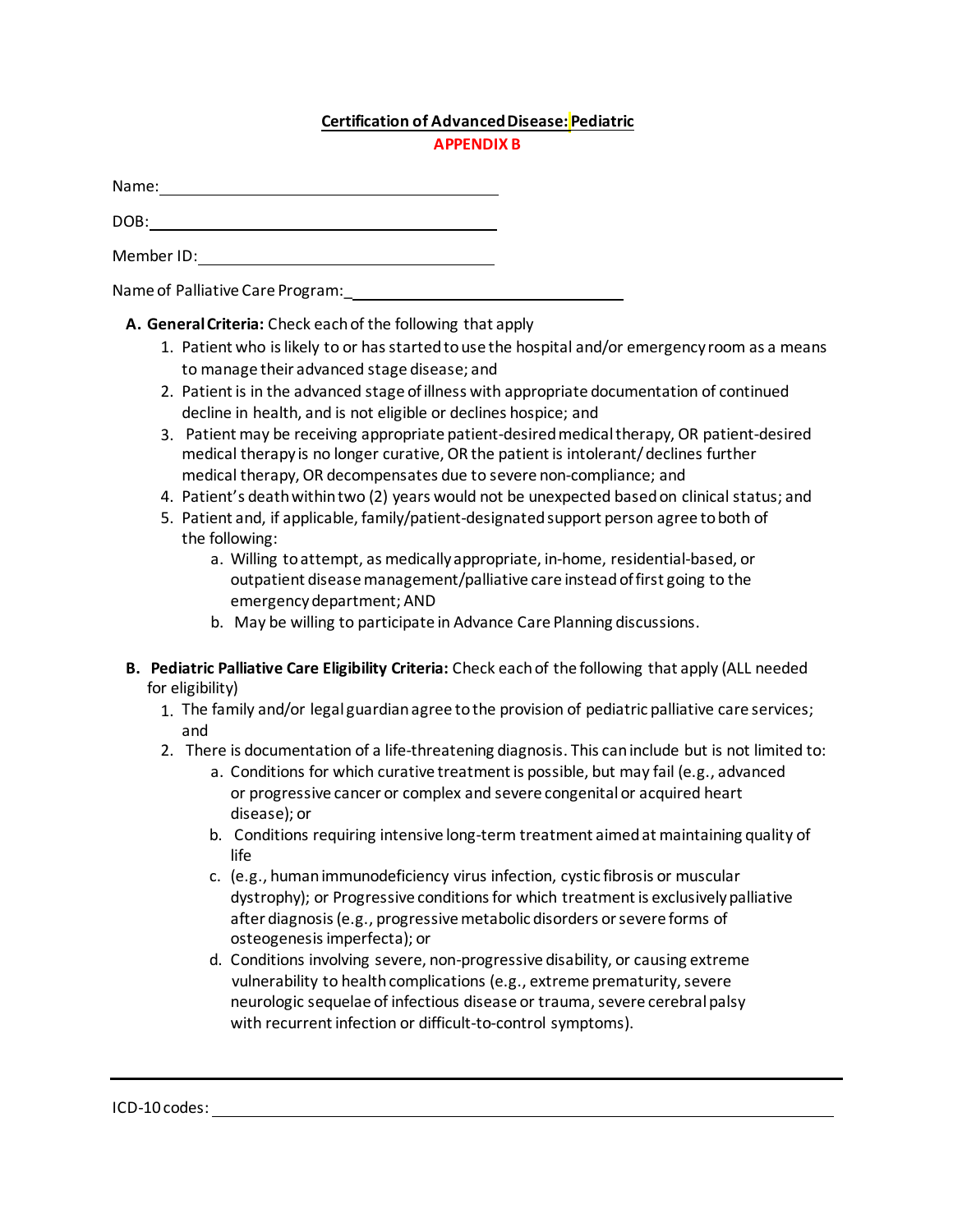Clinical documentationsupporting the above criteria:

| <u> 1999 - Jan Barbara de Santo Antonio de Santo de Santo de Santo de Santo de Santo de Santo de Santo de Santo d</u> |  |  |
|-----------------------------------------------------------------------------------------------------------------------|--|--|
|                                                                                                                       |  |  |
|                                                                                                                       |  |  |
| <u> 1989 - Andrea Santa Andrea Andrea Andrea Andrea Andrea Andrea Andrea Andrea Andrea Andrea Andrea Andrea Andr</u>  |  |  |
|                                                                                                                       |  |  |
|                                                                                                                       |  |  |
|                                                                                                                       |  |  |
|                                                                                                                       |  |  |
| the contract of the contract of the contract of the contract of the contract of the contract of                       |  |  |
|                                                                                                                       |  |  |

#### **C. Programacuity type:**

- o Low
- $\circ$  High requires clinical justification criteria may include:
	- $\triangleright$  ACG score = CCM level and PHU > 50%
	- $\triangleright$  More than 2 inpatient admissions in the past 3 months
	- $\triangleright$  More than 3 ER visits in the past 3 months
	- $\triangleright$  Presence of co-morbid uncontrolled significant mental health disorder (e.g. Bipolar, Schizophrenia) and marked with not meeting milestones
	- $\triangleright$  Homeless or poor social support

Provider Name Date

Provider Signature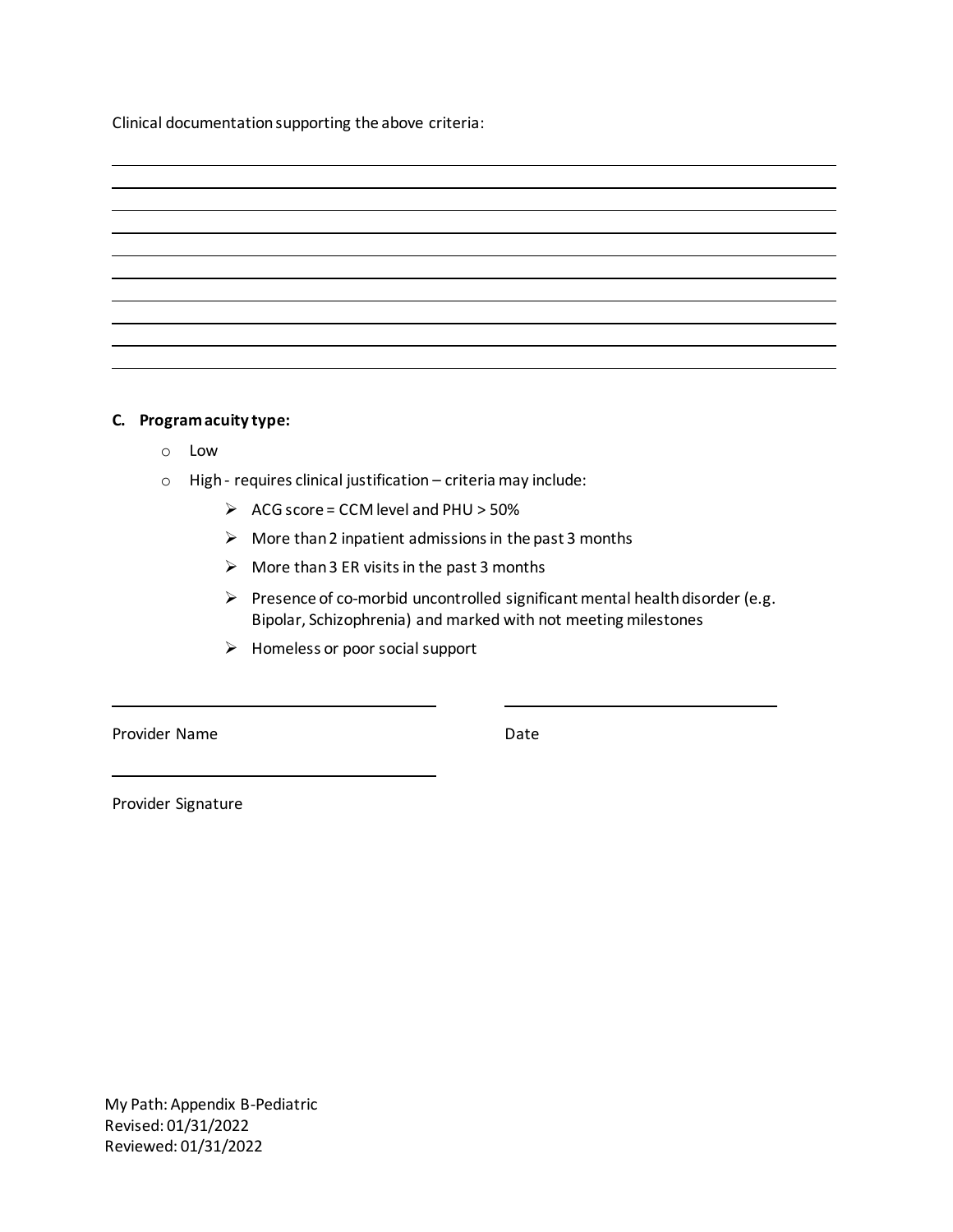

#### **APPENDIX C**

#### **Palliative Performance Scale**

| %Rate          | Ambulation<br>T | Activity & Evidence of<br>Disease                          | Self-Care<br>3           | Intake<br>4          | Conscious Level<br>5                     |
|----------------|-----------------|------------------------------------------------------------|--------------------------|----------------------|------------------------------------------|
| 100            | Full            | Normal Activity, No<br><b>Evidence of Disease</b>          | Full                     | Normal               | Full                                     |
| 90             | Full            | Normal Activity, Some<br><b>Evidence of Disease</b>        | Full                     | Normal               | <b>Full</b>                              |
| 80             | Full            | Normal Activity with<br><b>Effort, Evidence of Disease</b> | Full                     | Normal or<br>Reduced | <b>Full</b>                              |
| 70             | Reduced         | Unable to do normal work                                   | Full                     | Normal or<br>Reduced | <b>Full</b>                              |
| 60             | Reduced         | Unable for most<br>activities, Significant                 | Occasional<br>Assistance | Normal or<br>Reduced | Full                                     |
| 50             | Mainly<br>Chair | Minimal Activity, Extensive Considerable<br>Disease        | Assistance               | Normal or<br>Reduced | Full $\pm$ Confusion                     |
| 40             | Mainly Bed      | As Above                                                   | Mainly Assisted          | Normal or<br>Reduced | <b>Full or Drowsy</b><br>$\pm$ Confusion |
| 30             | Bed Bound       | As Above                                                   | <b>Total Care</b>        | Reduced              | <b>Full or Drowsy</b><br>$\pm$ Confusion |
| 20             | Moribund        | As Above                                                   | <b>Total Care</b>        | Sips                 | <b>Full or Drowsy</b><br>$\pm$ Confusion |
| 10             | Moribund        | As Above                                                   | <b>Total Care</b>        | Mouth Care<br>Only   | Drowsy or Coma                           |
| $\overline{0}$ | Death           | $\overline{0}$                                             | $\boldsymbol{0}$         | 0                    | $\overline{0}$                           |
|                |                 |                                                            |                          |                      |                                          |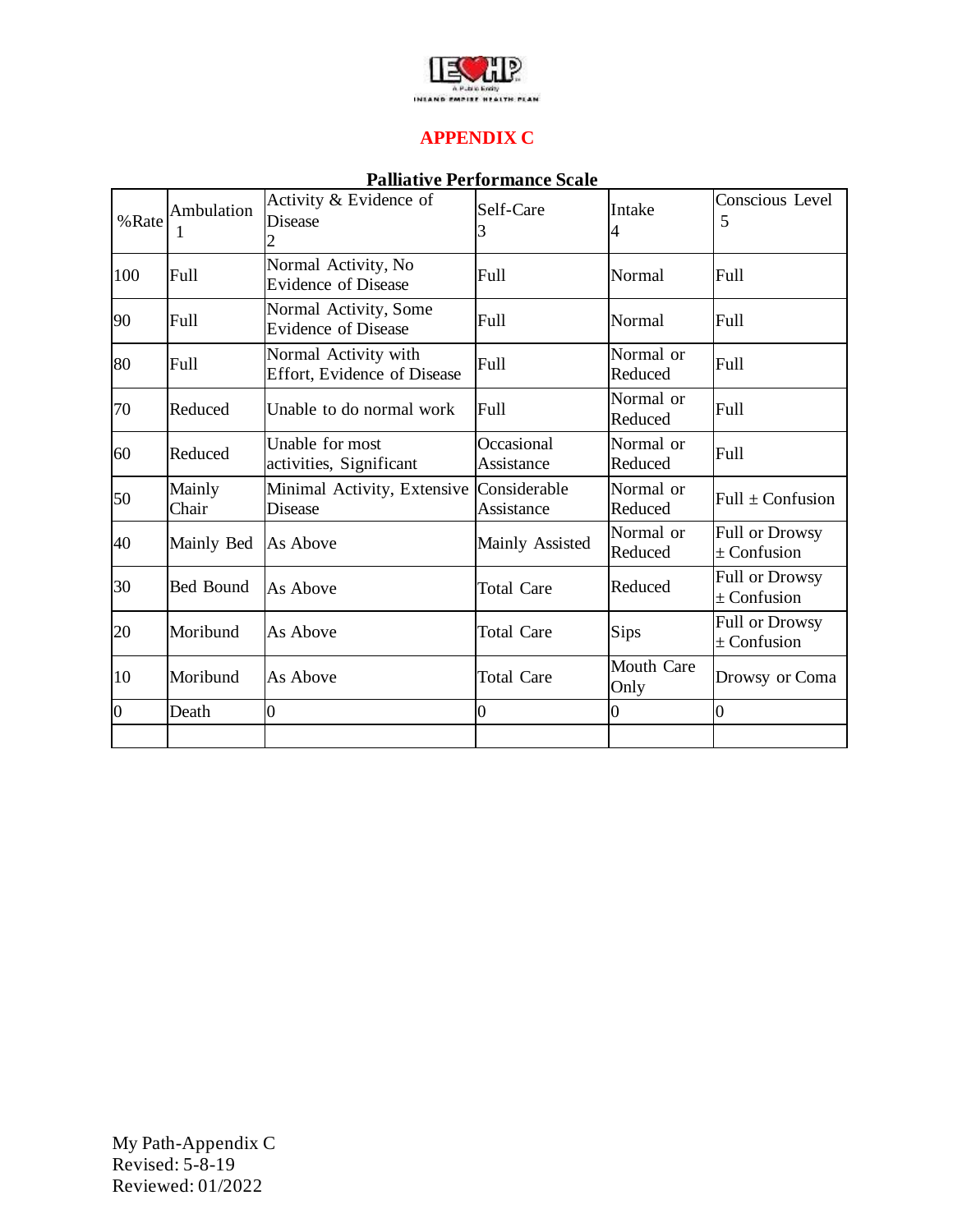

#### **APPENDIX D**

# **Functional Assessment Staging Scale**

| <b>Score</b>   | Description                                                                                                                                                                                                                                                                                                                                                                                                                                                                             |
|----------------|-----------------------------------------------------------------------------------------------------------------------------------------------------------------------------------------------------------------------------------------------------------------------------------------------------------------------------------------------------------------------------------------------------------------------------------------------------------------------------------------|
| 1              | No difficulty either subjectively or objectively.                                                                                                                                                                                                                                                                                                                                                                                                                                       |
| $\overline{2}$ | Complains of forgetting location of objects.<br>Subjective work difficulties                                                                                                                                                                                                                                                                                                                                                                                                            |
| 3              | Decreased job functioning evident to co-workers.<br>Difficulty in traveling to new locations.<br>Decreased organization capacity.                                                                                                                                                                                                                                                                                                                                                       |
| $\overline{4}$ | Decreased a bility to perform complex tasks such as:<br>• Planning dinner for guests<br>• Handling personal finances (e.g. forgetting to pay bills)<br>• Difficulty shopping, etc.                                                                                                                                                                                                                                                                                                      |
| 5              | Requires assistance in choosing proper clothing to wear for the day,<br>season, or occasion.<br>Repeatedly, observed wearing the same clothing, unless supervised.                                                                                                                                                                                                                                                                                                                      |
| 6              | *Improperly putting on clothes without assistance or cueing (e.g. shoes<br>on wrong feet, day clothes over night clothes, difficulty buttoning)<br>Unable to bathe properly (e.g. difficulty adjusting bath water tempera-<br>ture)<br>Unable to handle mechanics of toileting (e.g. forgets to flush the toilet,<br>does not wipe properly or properly dispose of toilet tissue)<br>*Urinary incontinence – intermittent or constant<br>*Fecal incontinence – intermittent or constant |
| 7              | *Limited ability to speak $\pm$ 6 intelligible words in an average<br>day or interview<br>*Speech a bility is limited to the use of a single intelligible word in a<br>normal interaction - demonstrates repetitive actions.<br>*Ambulatory ability is lost (cannot walk without personal<br>assistance)<br>*Cannot sit up without assistance<br>*Individual falls over if no lateral arm rests on chair<br>*Loss of ability to smile<br>*Loss of ability to hold up head independently |